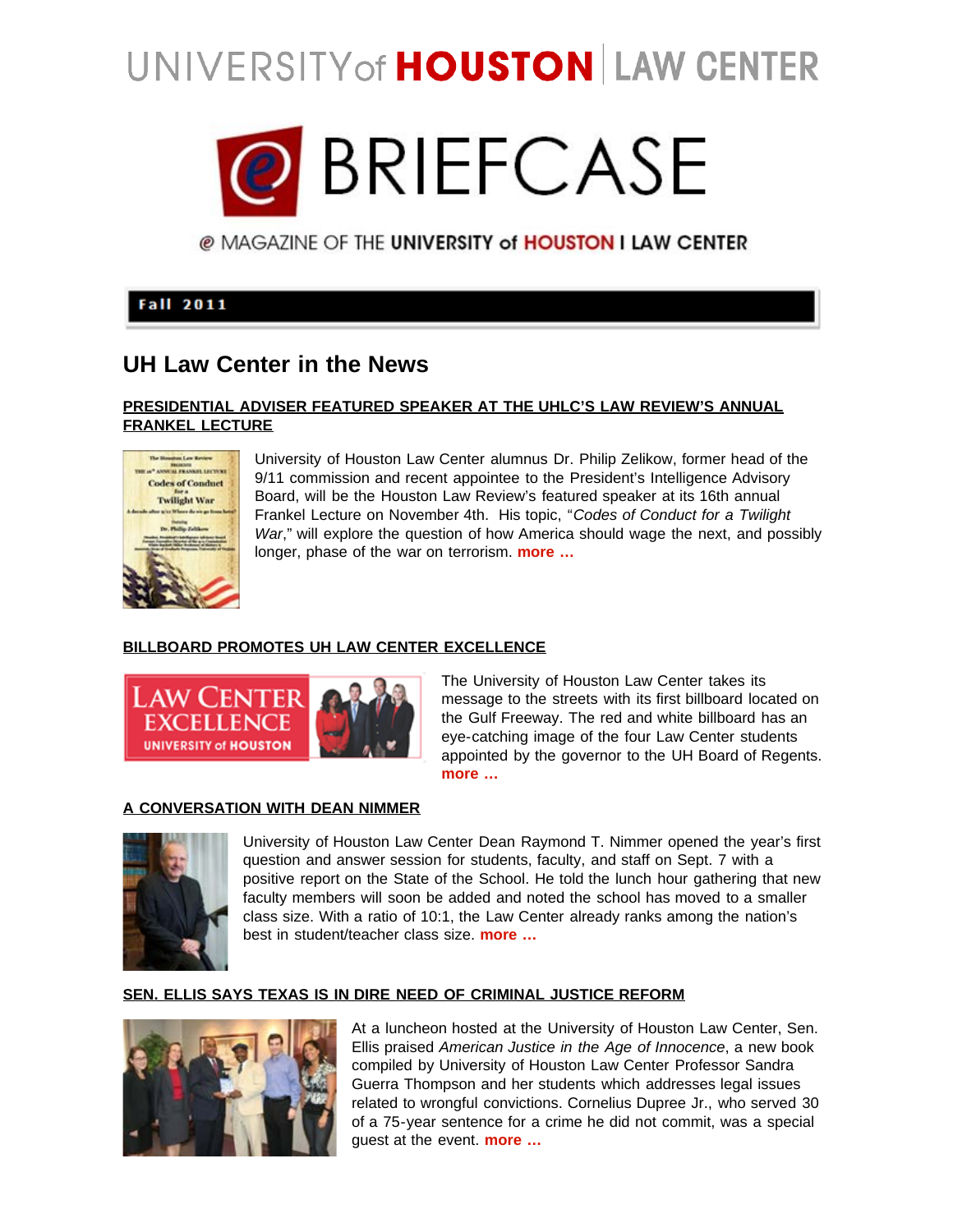## **[UH LAW CENTER CITED AS 'BEST VALUE'](http://www.law.uh.edu/news/fall2011/0823value.html)**

The University of Houston Law Center is among 60 law schools cited by preLaw Magazine for its 2011 "Best Value" honor roll. The magazine's selection process weighs cost vs. benefit in ranking the nation's law schools, and takes into account in-state tuition, debt, the percent of graduates employed nine months after graduation, and bar passage rate. **[more …](http://www.law.uh.edu/news/fall2011/0823value.html)**

# **[UH LAW CENTER CLINIC WINS PAROLE FOR IRAQI REFUGEE](http://www.law.uh.edu/news/summer2011/0811Workshop.html)**

The University of Houston Law Center Immigration Clinic won "humanitarian parole" for a young Iraqi man in August, clearing the way for him to join his family in Houston and seek asylum. The refugee was represented by Yolande Ditewig, an LL.M. student from the Netherlands, and recent graduate Xiao Chen, then a third-year student. **[more …](http://www.law.uh.edu/news/summer2011/0811Workshop.html)**

# **UH Law Center Alumni in the News**

# **[UH LAW CENTER ALUMNA NAMED FIRST FEMALE CHIEF JUSTICE OF APPEALS COURT](http://www.law.uh.edu/alumni/alumni-news/2011-0920McClure.pdf) (pdf)**

University of Houston Law Center graduate Justice Ann Crawford McClure has been appointed Chief Justice of the Texas Eighth Court of Appeals in El Paso effective October 12. She will become the first female chief justice and will serve as the 14th chief justice in the court's 100 year history. In 1979, she received her Juris Doctor degree from Law Center. **[more …](http://www.law.uh.edu/alumni/alumni-news/2011-0920McClure.pdf)** (pdf)

#### **[FIVE UH LAW CENTER ALUMNI HONORED BY 2011 BEST CORPORATE COUNSEL AWARDS](http://www.law.uh.edu/news/fall2011/0915hbj.html)**

The *Houston Business Journal* named the winners of its 2011 Best Corporate Counsel awards. Two University of Houston Law Center alumni received top awards, and three others were named as finalists. **[more …](http://www.law.uh.edu/news/fall2011/0915hbj.html)**

#### **[UH LAW CENTER ALUMNUS ZELIKOW RECEIVES PRESIDENTIAL APPOINTMENT](http://www.law.uh.edu/news/fall2011/0909zelikow.html)**



 President Barack Obama has appointed University of Houston Law Center alumnus Dr. Philip Zelikow to the President's Intelligence Advisory Board, an independent panel that advises the President on the effectiveness of the nation's intelligence agencies and their preparedness for the future. Zelikow was Executive Director of the 9/11 Commission from 2003 to 2004. Zelikow is a member of the Law Center's class of 1979. **[more…](http://www.law.uh.edu/news/fall2011/0909zelikow.html)**

# **[UH LAW ALUMNA GREER NAMED RECIPIENT OF PRO BONO AND LEGAL SERVICES AWARD](http://www.texasbar.com/AM/Template.cfm?Section=Texas_Bar_Journal&Template=/CM/ContentDisplay.cfm&ContentID=14694)**

University of Houston Law Center alumna Marcy Greer, an attorney dedicated to helping the state's foster and at-risk youth, has been named a 2011 Frank J. Scurlock Award recipient. Presented by the State Bar of Texas, the accolade recognizes dedicated attorneys for their pro bono work providing legal services to the poor. Greer earned his J.D. from the Law Center in 1990. **[more …](http://www.texasbar.com/AM/Template.cfm?Section=Texas_Bar_Journal&Template=/CM/ContentDisplay.cfm&ContentID=14694)**

#### **[UH LAW ALUMNUS COOK HONORED WITH WASHINGTON MEDAL](http://www.law.uh.edu/news/summer2011/0818cook.html)**



University of Houston Law Center alumnus and former Texas Supreme Court Justice Eugene A. Cook has been awarded the George Washington Honor Medal by the Freedoms Foundation. The Freedoms Foundation honors Americans who go above and beyond in their efforts to educate their communities about the values of good citizenship. Cook earned his J.D. from the Law Center in 1966. **[more …](http://www.law.uh.edu/news/summer2011/0818cook.html)**

Click **[here](http://www.law.uh.edu/alumni/alumni-in-the-news.html)** for more Alumni in the News.

# **UH Law Center Faculty News**

# **[UHLC'S THOMPSON CITED AS 'TEXAS PRIMERA'](http://www.law.uh.edu/news/fall2011/0907thompson.html)**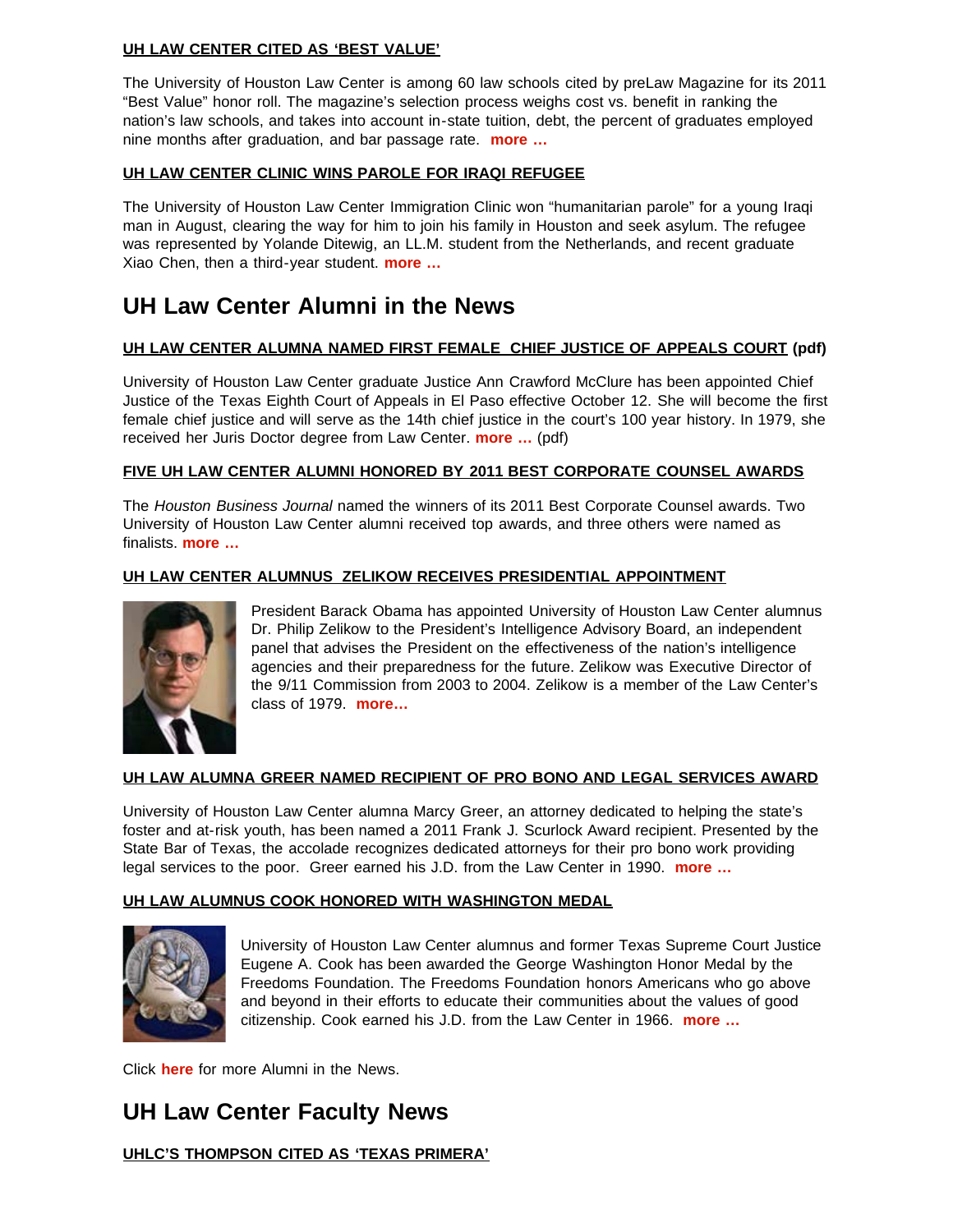University of Houston Law Center Professor Sandra Guerra Thompson has been honored as a "Texas Primera" by the Hispanic National Bar Association for being the first Latina tenured law professor in the state. Thompson, University of Houston Law Foundation Professor of Law and Director of the Criminal Justice Institute at the Law Center, was honored at a luncheon during the group's annual meeting in Dallas on Sept. 1. **[more…](http://www.law.uh.edu/news/fall2011/0907thompson.html)**

## **[DOW NAMED 'CHAMPION OF JUSTICE'](http://www.law.uh.edu/news/fall2011/0901dow.html)**

University of Houston Law Center Professor David Dow will be honored as a "Champion of Justice" by the Texas Coalition to Abolish the Death Penalty for his tireless efforts on behalf of death row inmates. Dow, a University Distinguished Professor, is the founder of the Texas Innocence Network and the Litigation Director at the Texas Defender Service. **[more …](http://www.law.uh.edu/news/fall2011/0901dow.html)**

#### **[HAWKINS BACKS RENT-TO-OWN BILL](http://www.law.uh.edu/news/summer2011/0726Hawkins.html)**



 University of Houston Law Center Professor Jim Hawkins testified before a U.S. House subcommittee in favor of a bill that would provide added protections for consumers under rent-to-own agreements. Testifying before the House Financial Services Subcommittee on Financial Institutions and Consumer Credit, Hawkins said HR 1588 clearly defines disclosure requirements so consumers can be better informed and protects the industry from capricious judicial decisions. **[more …](http://www.law.uh.edu/news/summer2011/0726Hawkins.html)**

# **[BURKE MOVES UP AT INTERIOR DEPT.](http://www.law.uh.edu/news/summer2011/0728Burke.html)**



 University of Houston Law Center Associate Professor Marcilynn Burke has been named acting Assistant Secretary for Land and Minerals Management at the Department of the Interior. In her new position, she will help establish Interior policies and provide oversight to the Bureau of Land Management, Bureau of Ocean Energy Management, Regulation and Enforcement, and the Office of Surface Mining Reclamation and Enforcement. **[more …](http://www.law.uh.edu/news/summer2011/0728Burke.html)**

# **[CHANDLER DEBUTS IN ON-LINE MAGAZINE](http://www.insidehighered.com/audio/academic_pulse/the_law_and_technology)**



 University of Houston Law Center Professor Seth Chandler made his debut on *Academic Minute*, a brief audio feature in the on-line magazine Inside Higher Ed, explaining how computers can change the way laws are written as well as how law is practiced. Listen **[here](http://www.insidehighered.com/audio/academic_pulse/the_law_and_technology)**.

# **Alumni Association News and Events**

# **[UH LAW CENTER WELCOMES NEW DIRECTOR OF ALUMNI RELATIONS](http://www.law.uh.edu/alumni/contact-us.html)**

Hope Morales Young joined the University of Houston Law Center Office of External Affairs this Spring as the Director of Alumni Relations. In her new position, Young is working with the UH Law Alumni Association Board to implement programs which strategically engage alumni. "I am thrilled to be a part of such a dynamic community," she said. "I look forward to connecting with all UHLC alums to advance the vision of the Law Center."

#### **[UH LAW ALUMNI ASSOCIATION CO-HOSTS REUNION WEEKEND](http://www.law.uh.edu/alumni/reunion/)**

The Law Alumni Association is co-hosting Reunion Weekend 2011 on Nov. 18-19. Classes that end in 1 and 6 from 1951 through 2006 will be honored.

For more event-related information contact Hope Young, Director of Alumni Relations at **[hyoung@central.uh.edu](mailto:hyoung@central.uh.edu)**.